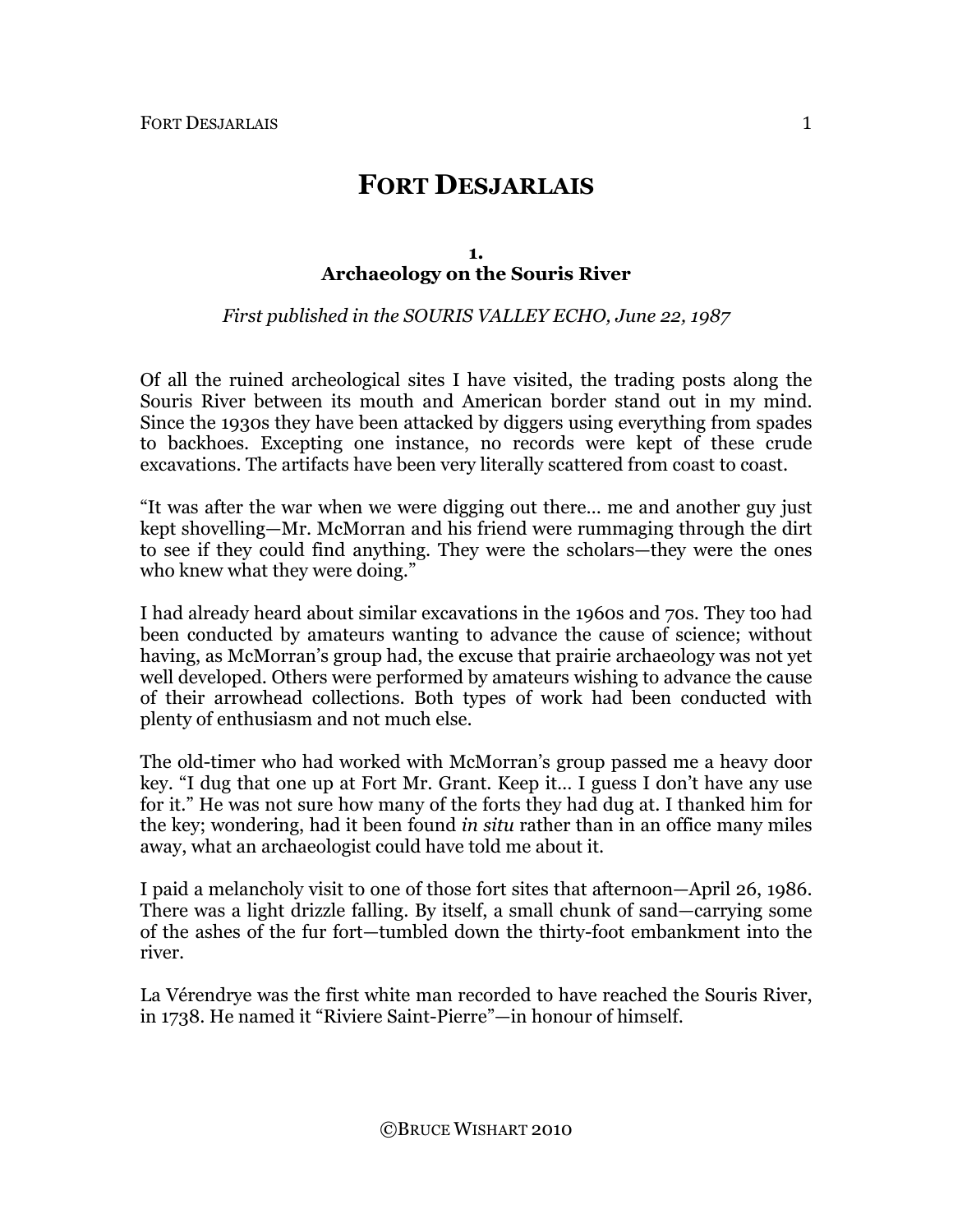It was quite some time before this rich river valley was exploited. The Indians brought their furs to Hudson's Bay. When the Canadians forced inland trade, a cluster of posts at the junction of the Assiniboine and the Souris—then called the "Mouse River" was considered sufficient. There were ample returns from these stores—and thus no reason to go any closer to the dreaded Sioux.

The North West Company built what became known as "Ash House" in 1795 not far from the present-day town of Hartney. It was abandoned, as David Thompson commented when he visited the area two years later, because "it was too open to the incursions of the Sioux."

The unexploited condition of the Souris was not lasting. The Hudson's Bay Company established Lena House in the Turtle Mountains in 1801 to serve as an outpost of Brandon House. Alexander Henry passed through the Souris Valley in 1806 on a trading expedition; and, to make up for the negligence of the two companies, an unspecified number of American and independent posts began to infiltrate the area.

This became a source of concern for the Company to such an extent that, when Brandon House was abandoned in 1824, measures were taken to prevent furs from moving south across the border. The locals in the vicinity of the Souris Mouth were given special license to trade on the understanding that any furs received would be taken to Fort Garry. Governor George Simpson then supplied the controversial Cuthbert Grant and one Louis Giboche with an outfit to trade from Turtle Mountain to Qu'Appelle; and, plainly, to "harass" the illicit traders on the Souris.

In reporting this action to London three years later, Simpson wrote: "…as they have a number of Indian and half-breed relations and are intimately acquainted and connected with all the different tribes in that quarter and are not directly in the service of the Honourable Company they have it more in their power to harass our opponents than we could with a formidable establishment."

Cuthbert Grant, having been at the forefront of the Seven Oaks massacre and other Métis action against the Red River colonists, was well known for his harassment capabilities.

Thus, along the river not far from where the North West Company attempted to establish Ash House, the man who preceded Louis Riel as the leader of the Métis erected an oak stockade that was to become known alternately as "Fort Cuthbert Grant," "Fort Mr. Grant," "Mr. Grant House," and "Grant House."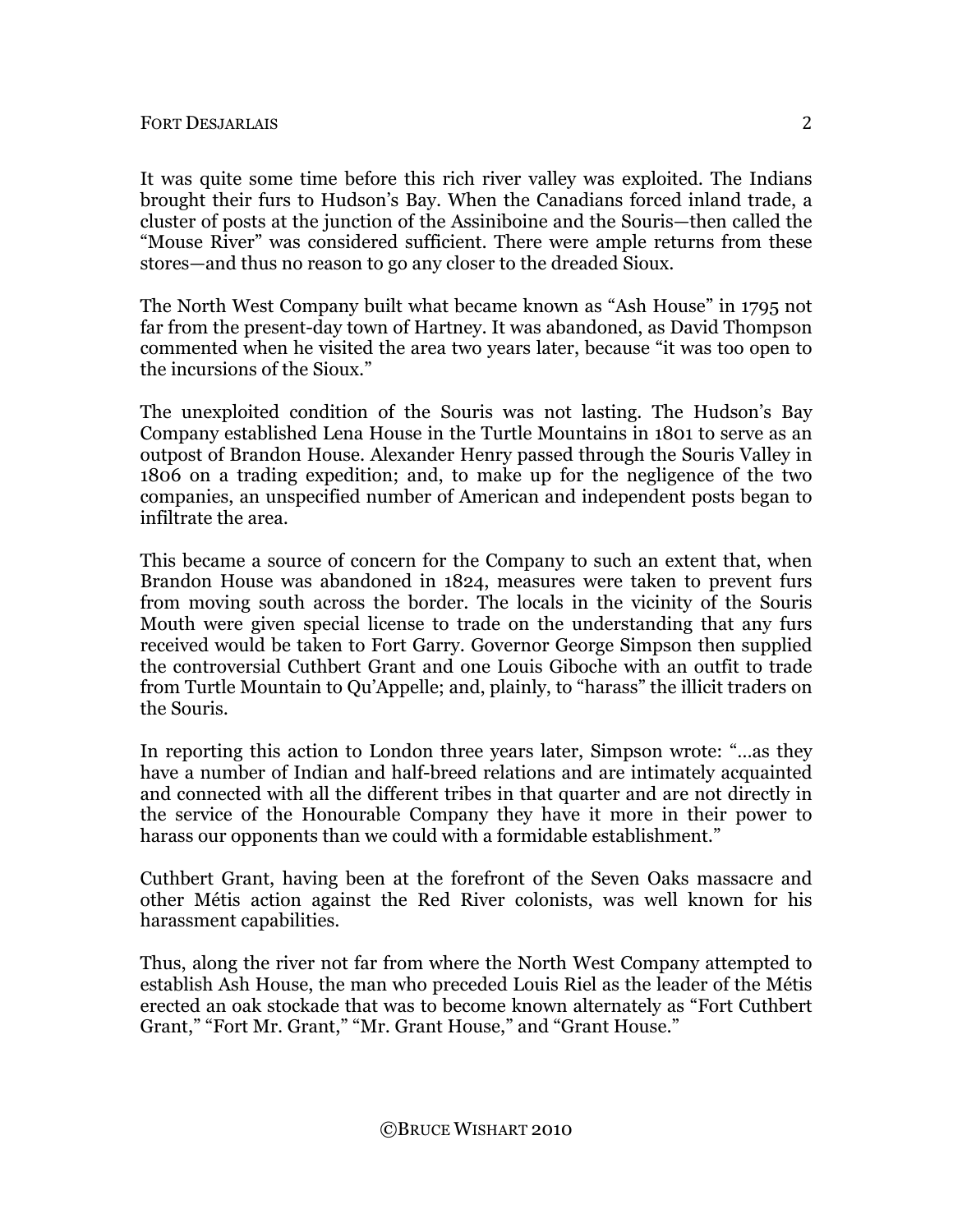After operating as an independent for four years, Grant was placed "directly in the service of the Honourable Company." On a salary—and with the magnificent title of "Warden of the Plains"—Grant was expected to keep the Americans and independents out of the Souris Valley; and, of course, keep the Sioux away from the vulnerable settlement at the forks of the Red and Assiniboine.

Holding the Sioux at bay was no simple task. Battles between Sioux and Assiniboine and attacks on Métis hunting parties were far too common for anyone's liking. In fact, it was to be nearly sixty years before all danger of Sioux aggression had passed.

Grant apparently made quick work of the American posts in the valley. The independents, however, were not so easily removed. In 1835 the Council of Assiniboia imposed a 7 1/2 % revenue tax on imports into the colony at Red River. The London office reduced the tax to 4% but it did not appease the settlers. Many turned to smuggling furs to the Americans for higher prices.

## **2. An independent fur trader on the Souris**

*First published in the SOURIS VALLEY ECHO, June 29, 1987*

One of the attempts at more organized independent trading was a store set up by Joseph Desjarlais in 1836.

The elder Joseph Desjarlais was baptized in 1754 in Contrecoeur, Quebec. He moved to the North-West, where he married a Métis woman in 1785. He had at least three sons: Joseph, born in 1791; Antoine, born in 1793; and Marcel, born in 1803. The elder Joseph may have been a fur trader; licences for 1783 included one for a Joseph "Desjerlais."

Indian names have survived for two of the Desjarlais sons. Marcel was called "Quewezas" and Joseph 'Mitche Cote," or "Hairy Legs." Following the translation through Baraga's 1878 dictionary, "Mitche Cote" would be "Misigade." The same source would make "Quewezas" "Kwiwisens," "a boy." Both are in Saulteaux, and both were likely applied before they went to the Souris River.

 Antoine Desjarlais, the middle son, entered the service of the Hudson's Bay Company. He operated a post in the Turtle Mountains as an interpreter from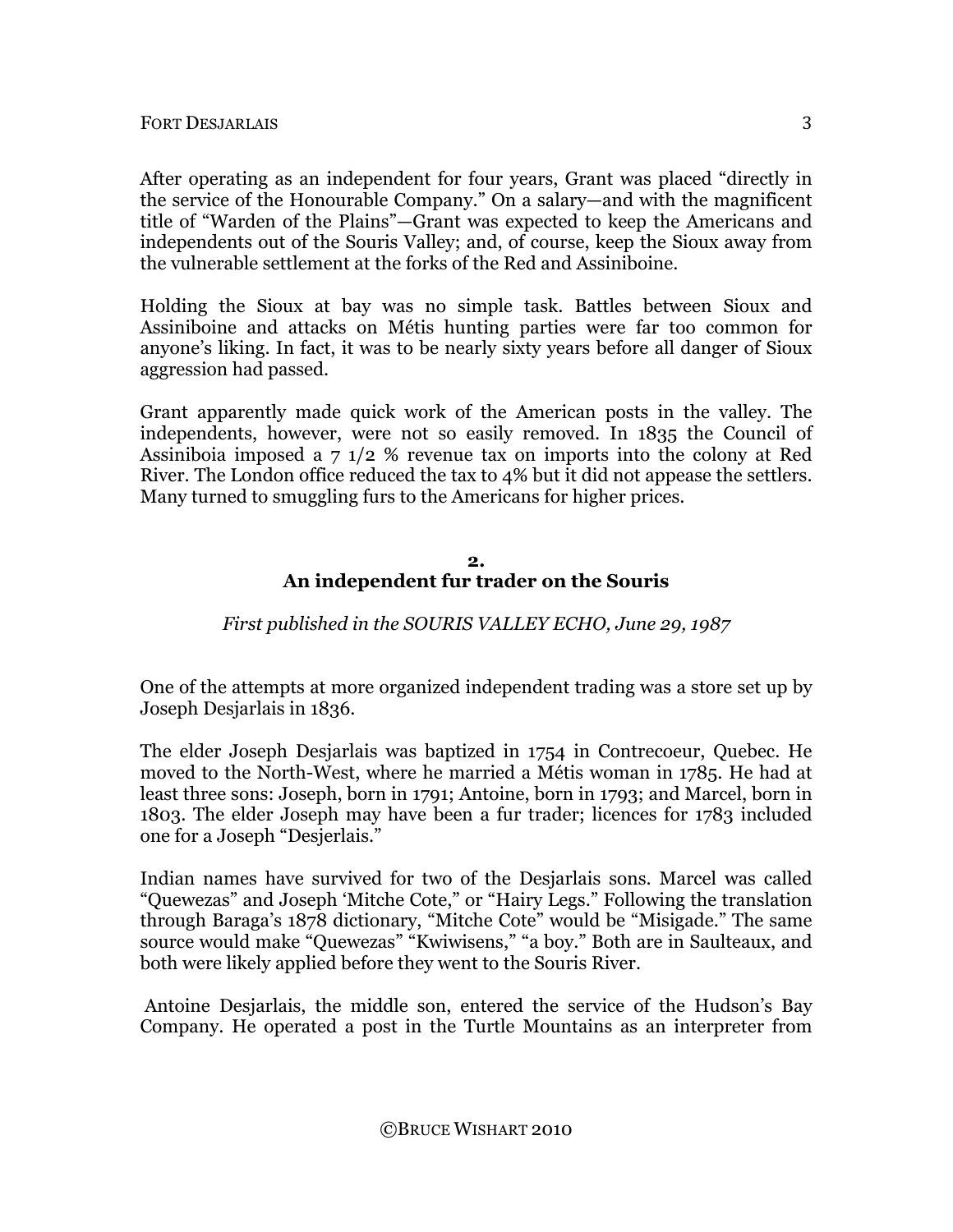1848 to 1855. The other two sons were operating in a more subversive manner possibly with Antoine's help.

Joseph Desjarlais—the oldest of the three—chose a perfect site for his trading post. Nestled among the sand hills near present-day Lauder, he erected a sturdy oak palisade. On the grid laid out by the Dominion Land Survey nearly twenty years after the post had vanished, the fort lay on the northwest quarter of Section 31, Township 5, Range 24. The site was about thirty feet above the level of the Souris, which ran past the south wall. Within the stockade—perhaps as large as one hundred fifty feet square—there stood one long log building and several smaller ones. It was an effective stronghold—as it had to be. Not only was it situated in the territory frequented by Sioux war parties, but Desjarlais had also had the audacity to establish his post some five miles from Cuthbert Grant whose job it was to halt independent operations.

Fort Desjarlais, as it came to be known, was serviced more by Red River carts than by canoes. The Yellow Quill Trail, running from a point twenty miles from Fort Garry up the Assiniboine and Souris Rivers, served both Forth Cuthbert Grant and Fort Desjarlais before splitting into independent branches serving North Dakota and the Turtle Mountains. In addition to this, there was the Hudson's Bay Trail that ran north through the sand hills from Fort Desjarlais.

Francis Jeaunotte, whose children would give precious details about the Souris River posts nearly a century later, carried goods for the forts. He married Madeline Falcon—the daughter of Pierre Falcon, the Red River bard—in 1861 in St. Francis Xavier. Colonel Dana Wright, who studied the forts in the 1930s, reported Jeaunotte's grandson saying that: "[he] used to go down the lakes to Montreal for good[s] to bring back to trade… at different times he worked for both the Northwest Co. and the HB people, and that he had worked at two forts on the Souris R., one Ft. Desjarlaise [sic] and the other known as Ft. Cuthbert Grant." Wright also reported Francois' daughter Filomen Lafontaine saying that "Francois Jeaunotte had worked in both of them, assisting the manager, labouring, packing fur and traveling east with fur and bringing back supplies…"

Viewing these statements, it is likely that Jeaunotte made his trips to Montreal while with the North West Company. The communication from both forts was probably with North Dakota, St. Francis Xavier, and the Red River.

Because of the location of the store, Desjarlais's relationships with his many neighbours were important. The Sioux, because of their ability to attack and quite possibly overwhelm the post at will, were perhaps the most important of all.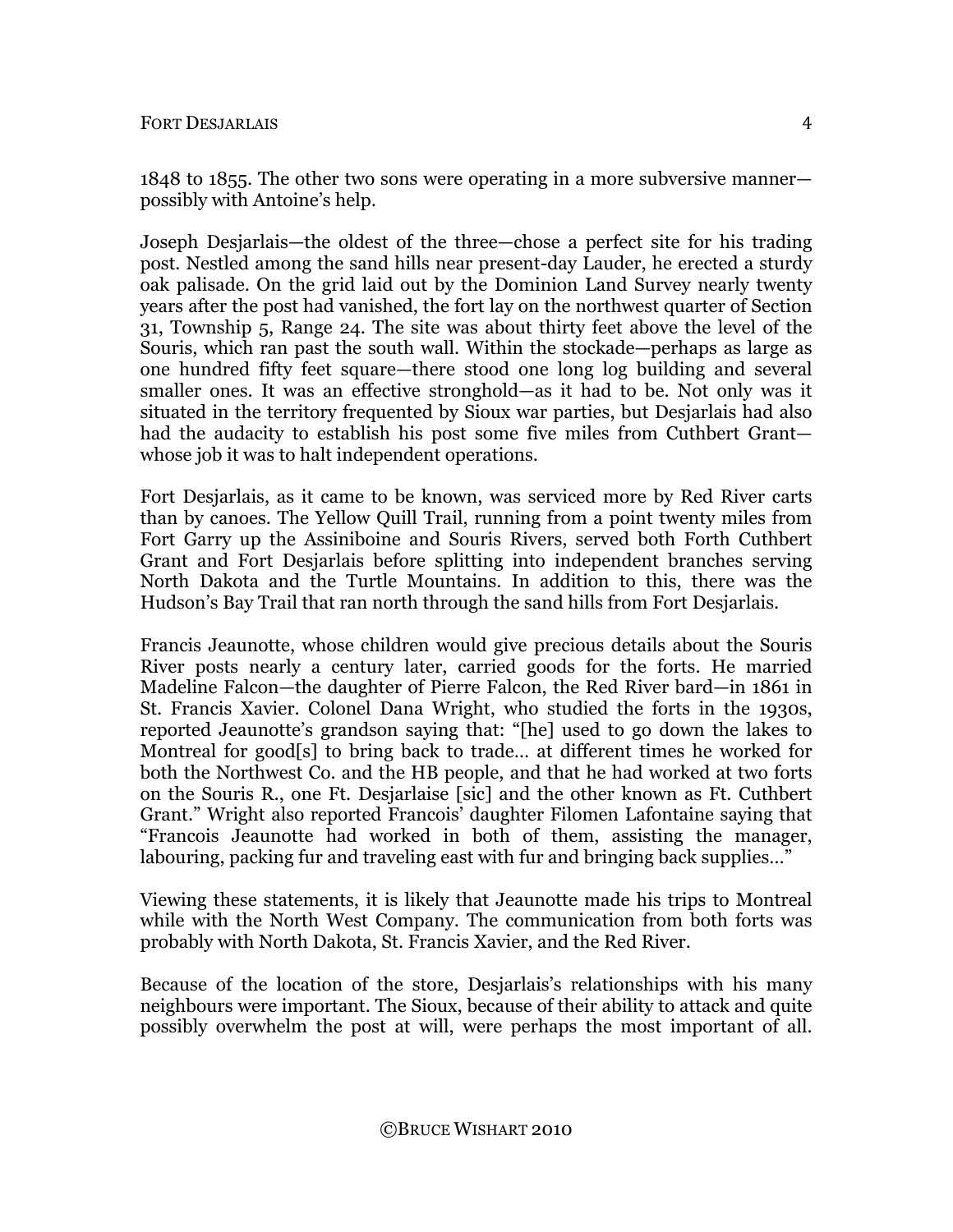Desjarlais likely relied on the strength of his position as defence. Reports indicate that he had approximately seventy-five men with him.

With so many Sioux aggressions in southern Manitoba, Desjarlais could not have avoided them all. Shortly before his post opened, Sioux-Assiniboine wars had ranged as far as the Souris mouth. In 1849 a Sioux-Assiniboine battle was fought only a few miles away, and Sioux attacked Métis family groups as late as 1860.

His dealings with the Cree and Assiniboine would have been friendlier. Circumstances dictate that he traded with them. One incident that survived in legend was the killing of two Assiniboine within the stockade by a band of Cree. One would assume, therefore, that both tribes frequented the store.

#### **3. Cuthbert Grant**

# *First published in the SOURIS VALLEY ECHO, July 6, 1987*

Relations with the Métis were, of course, good. The buffalo brigades camped near both Fort Desjarlais and Fort Cuthbert Grant during the summer months. They were Desjarlais's Red River relations.

That was probably the main reason Desjarlais was able to survive for so long so close to the Warden of the Plains. Of course, Grant never allowed them freedom without restraint. Peter Garrioch, who operated a post on the Souris River south of the American border briefly in the 1840s, passed through Fort Cuthbert Grant in January 1846. He recorded in his journal that "Mr. Grant had seized the goods and furs of several of the traders." One that he called "Quewezas"—the Indian name for Marcel Desjarlais, Joseph's brother—was foremost on the list. Since Garrioch did not mention him, it is likely that Joseph was not in the post at the time. Garrioch also noted that the magistrates had "the good sense to refuse to have anything to do with this business."

It is possible that Grant's 1846 action against Fort Desjarlais was in response to Governor Christie's 1844 crackdown on independent traders. Christie had forbidden the import of goods in Company ships by settlers who would not sign a declaration that they did not deal in furs; and, in addition, ordered that the sender's name be printed on each envelope sent so that the mail of anyone suspected of illicit trading could be seized.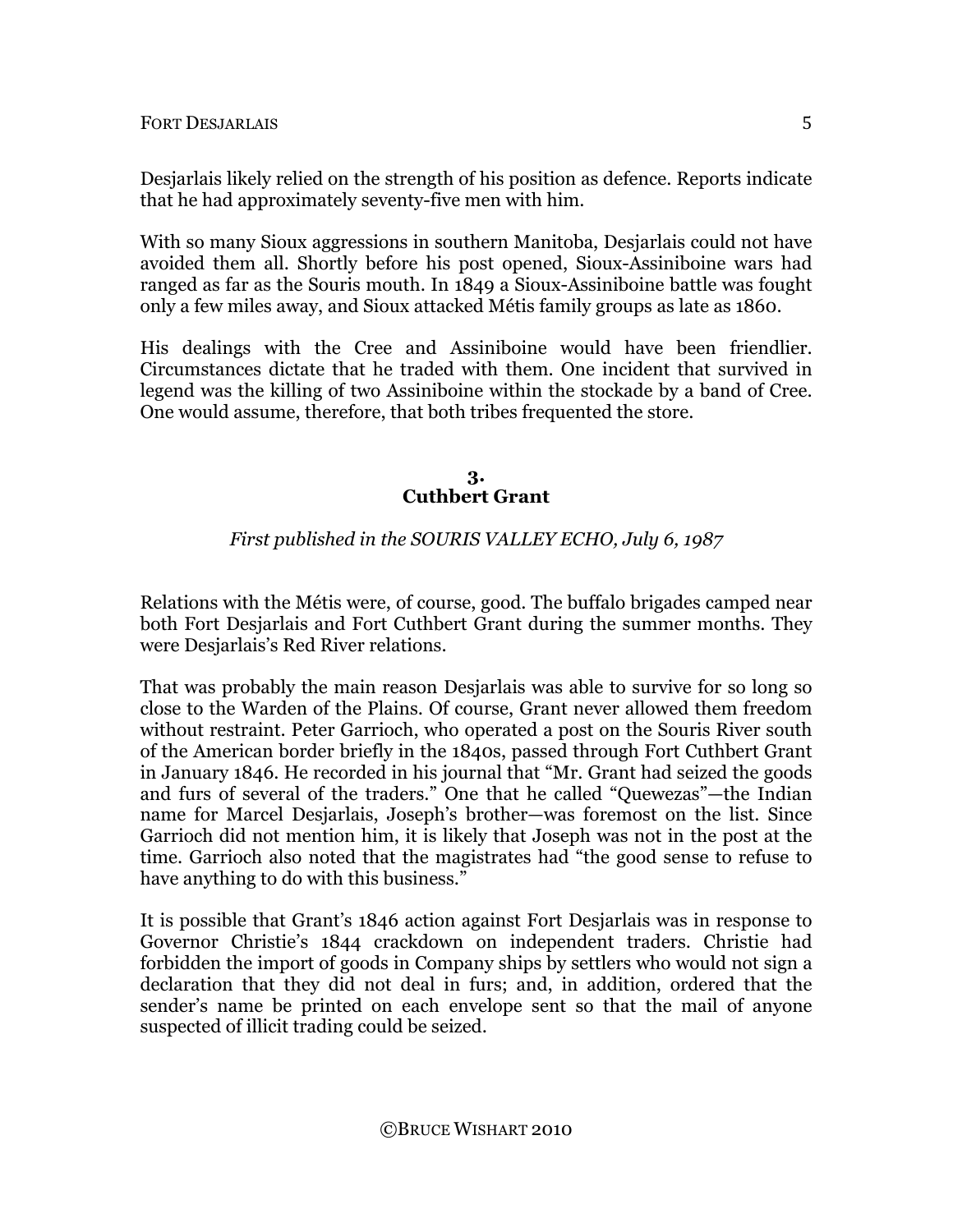It appears that Grant did look the other way at least some of the time. According to Indian sources living in the Turtle Mountains in the 1930s, Desjarlais had connections with an independent trader in the Turtle Mountains. It is highly possible that the contact was Antoine, Joseph's brother, who operated the small Hudson's Bay Company post there.

Cuthbert Grant—despite his Hudson's Bay Company affiliations and his fading leadership role among the Métis—was still family as well. In fact, Jean-Baptiste Desjarlais, Antoine's son, who was with his Uncle Joseph at the post, married Cuthbert's daughter Julie.

Regardless, Grant apparently lost interest in his post on the Souris sometime in the 1830s. Grantown—St. Francis Xavier—required his attentions; and, although his fort was operated until 1861, he likely spent little time there. In addition, the trial of Guillaume Sayer in 1849 effectively ended the penalty for independent traders. With Cuthbert Grant's leadership of the Métis having been largely supplanted, and with there being little point in authorities corralling independent traders, Desjarlais would have had no worries from that quarter.

Antoine's son-in-law, Charles Demontigny, was also at the fort. One would assume from Garrioch's comment that the third Desjarlais brother, Marcel, was also there periodically. Father Picton, in his papers in the St. Boniface Historical Society, notes that Antoine and Marcel were in the Turtle Mountains in the 1850s. Either Demontigny or Marcel could have controlled the operation when Joseph was absent.

It seems that Joseph spent a certain amount of time in St. Francis Xavier. He married either Josette Sayer or Josette Richard there (these could have been the same person), and eventually had twelve children.

Among the seventy-five men estimated to have been at the post, Eusebe Ledour and Simon Blondin are the only other names that have survived. The oral sources that provided so much information about the fort were unable to recall any others.

The same oral tradition would have it that Desjarlais and his men were whiskey traders. The number of broken bottles that have been found on the site seem to support this conclusion.

The only general conclusions that can be drawn about the fort are that it was an independent trading post that used liquor in its dealings with the Indians and ran furs over the American border. In addition, Desjarlais's men quite likely joined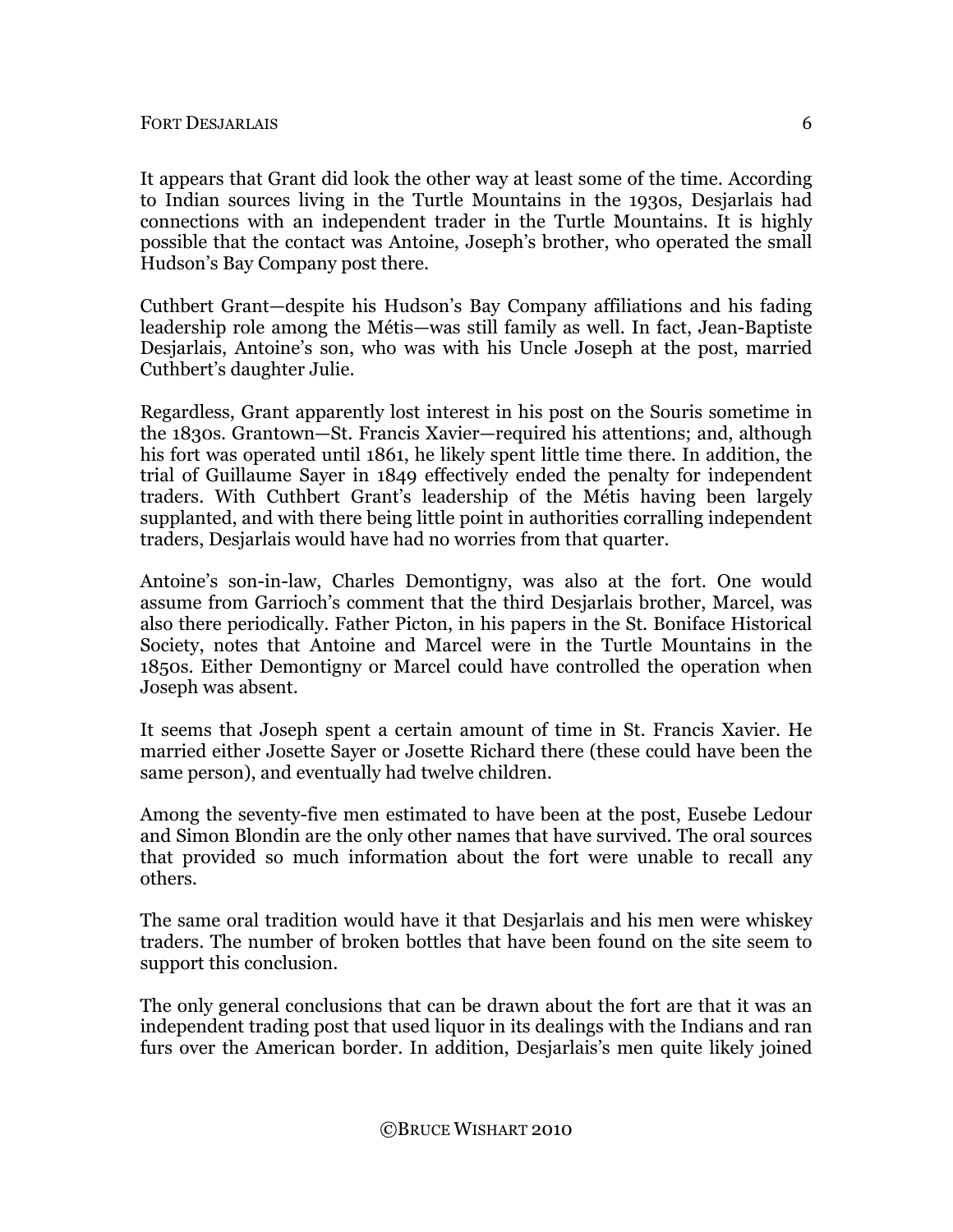the buffalo brigades in the summer months. This would have given them robes, provisions, and pemmican to sell to the Hudson's Bay Company.

Oral sources reported that the fort lasted for twenty years, making 1856 approximately the year that it ceased operation. The site shows that the post burned. It has been assumed that it was abandoned because of the fire, but this seems unlikely. The site has revealed nothing that would not have been standard post rubbish; and, if the fort had actually burned during operation, it seems probable that other artifacts would have been found. Fort Cuthbert Grant was abandoned under peaceful circumstances, and it has yielded a far larger quantity of artifacts.

The most plausible fate of Fort Desjarlais, then, is that Joseph and his men pulled out when the returns in the Souris Valley declined. The building was either fired by the retreating traders or burned later by a prairie fire or other cause.

### **4. 1934 rediscovery of Fort Desjarlais**

# *First published in the SOURIS VALLEY ECHO, July 13, 1987*

It is not known where Joseph Desjarlais went after he left the area. The Indians in the Turtle Mountains in the 1930s said that he had at one time operated a temporary post on the Souris River near Minot, North Dakota. It is possible that he went there after he abandoned the Hartney area; and, in fact, McMorran reported in 1934 that: "Indians of settlement day say [he] moved south towards the Mandan villages when the decline of trade forced the abandonment of the Lauder area about 80 years ago [ca. 1854]." Francois Jeaunotte's daughter Filomen, on the other hand, correct in so many verifiable facts, said that he went to set up a post on the Beaver River.

Fort Desjarlais was beyond all doubt independent, but some confusing evidence was left. Henry Youle Hind, on his 1860 map, marked a Hudson's Bay Company winter post corresponding with Fort Desjarlais. Since Desjarlais's operation was abandoned and presumably destroyed by that time; and, until 1861, since Grant's post was still functioning, one would assume that Hind was referring to Fort Cuthbert Grant.

 Filomen Lafontaine recalled: "of course this store was selling Hudson Bay goods." Well, with Antoine's help, perhaps it was.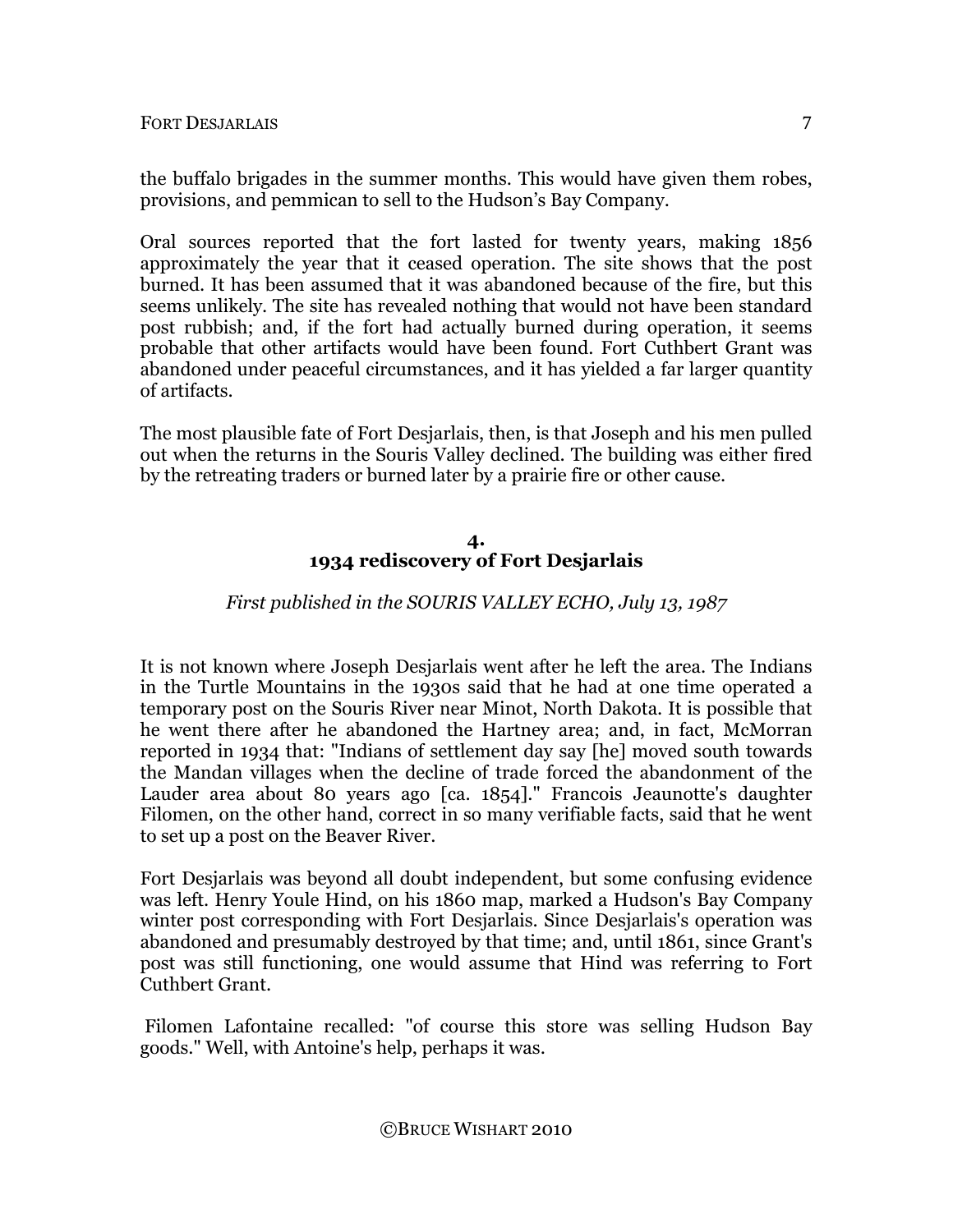When settlers, first saw the site of Fort Desjarlais in the 1880s, stumps of the burned oak pickets still showed. By that time few people knew what it had been.

A search was undertaken during the first decade of the twentieth century for Ash House, the early North West Company post. It was during the course of this search, quite accidentally, that Fort Desjarlais was discovered in 1934.

The group that researched and dug at the fort—as well as others in the area—were the learned men of their time. G.A. McMorran was the editor of the *Plaindealer* and published several articles and papers about the forts. Dr. D.A. Stewart—who had engineered an "archaeological disaster" by excavating the McKay Mound in 1931—was past-president of the Historical and Scientific Society of Manitoba and had earlier contributed to the study of the fur forts at the Souris mouth. Colonel Dana Wright of the United States Treasury Department; Manitoba historian A.S. Morton; site-owner George Landreth and several other enthusiasts helped in the work at various levels.

Colonel Dana Wright discovered Francois Jeaunotte's grandson by accident, and that discovery led him to Filomen Lafontaine. From her home in Grande Clairiere, not far from the forts, Madame Lafontaine recalled stories about the forts for eager listeners.

On more than one occasion they visited the fort sites. Fort Desjarlais was not much different then than now. The line of ashes—varying from one to four inches in depth—disclosed the presence of the post. Even then, riverbank erosion was eating away at the site.

In five decades of indiscriminate digging at the fort, only one legitimate excavation—done in 1967—was ever performed. Little was discovered.

The story of Fort Desjarlais, besides being a statement for the preservation of our archaeological sites, is a lesson in the importance of oral history. Only one or two vague references to the post exist in surviving records. With the riverbank erosion and the vandalism of the site that continues to this day, there is little hope that archaeology could provide any conclusion about the construction of the fort, its operation, or its fate. If the researchers had not stumbled onto Madame Lafontaine in the 1930s, it is possible that the very existence of the post would be unknown today.

Desjarlais' operation gives us clues about the lifestyle and the attitudes of the Red River Métis living in the pre-1870 era, and provides valuable insight into the